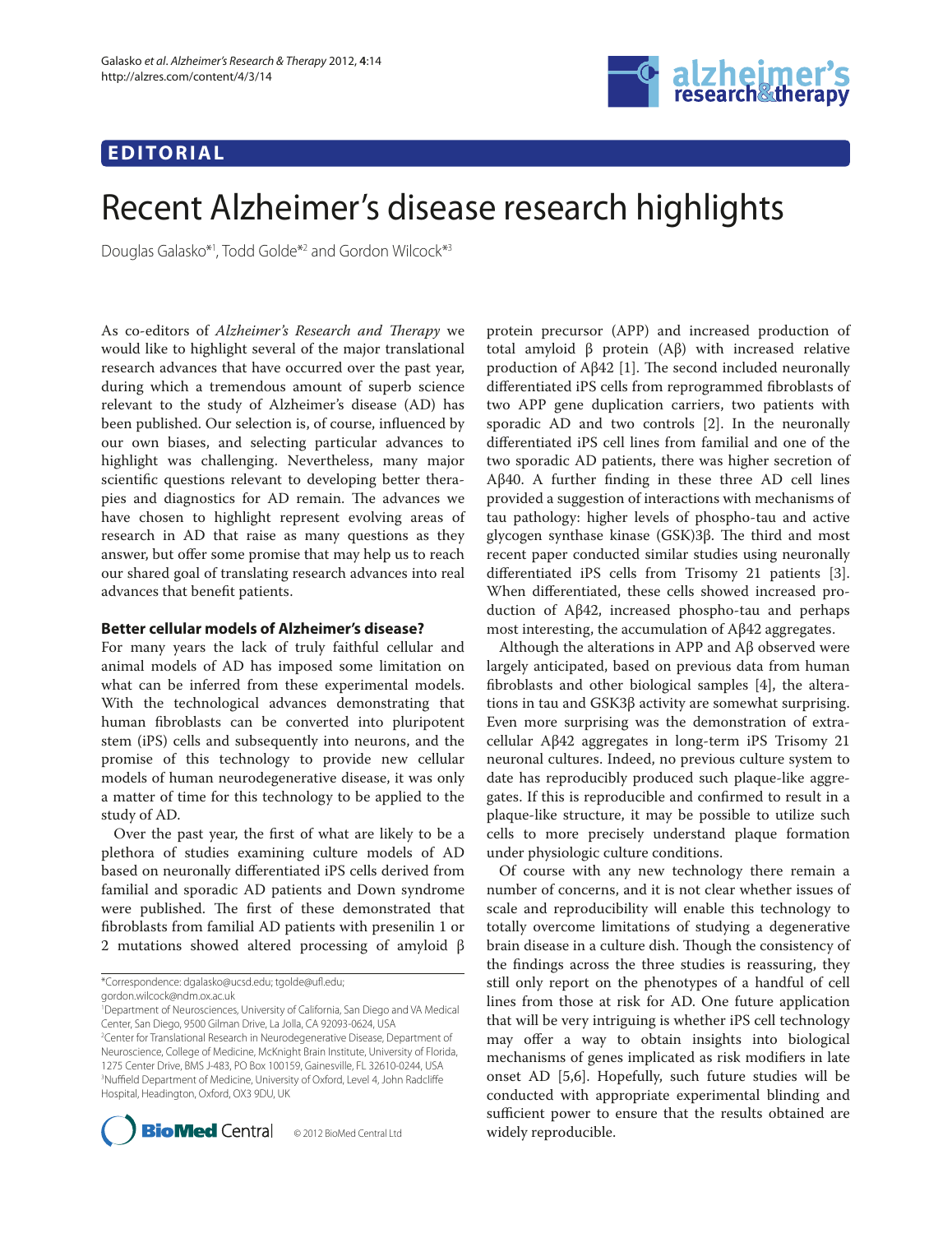# **Insights into the mechanistic basis for the regional distribution and spread of AD pathology**

Classic postmortem studies have framed the characteristic progression and regional distribution of tau and Aβ pathology in the brain. In AD, tau pathology characteristically spreads from the entorhinal cortex into limbic and association cortices as AD evolves [7]. Several studies that have appeared this year provide mechanistic insights into the distribution and spread of tau pathology [8,9].

The microtubule associated protein tau has traditionally been thought to be a cytoplasmic protein. It has been known for some time that soluble tau can be detected in CSF, but its presence in a body fluid was attributed to leakage from dead or dying cells [10]. More recent data from both cell culture studies and *in vitro* microdialysis suggest that tau and tau aggregates can be constitutively secreted from cells [11]. Moreover, there is evidence that extracellular tau aggregates can seed intracellular aggregation. Two papers published in the last year suggest that tau secretion and subsequent seeding of aggregation can occur *in vivo* and account for the progression of tau pathology *in vivo* [8,9]. Both of these papers describe studies using transgenic mice expressing the frontotemporal dementia-associated tau P301L mutant in the entorrhinal cortex, and both demonstrated that tau pathology begins in the entorrhinal cortex in these mice but spreads along anatomically connected networks, possibly through synaptic connections. These data are important conceptually as they provide further evidence that tau pathology in AD may spread through a prion-like conformation-dependent templating reaction mediated by release of tau aggregates from one cell and subsequent internalization by a neighbouring cell. They also provide an explanation for the potential efficacy of anti-tau immuno therapy [12]. Although it is possible that anti-tau antibodies modulate tau pathology by somehow entering neurons and altering tau aggregation, these data would suggest that some anti-tau antibodies may block spread of tau pathology from one cell to another by targeting the extracellular tau transmitted from one cell to another.

# **Does epigenetic modification offer new insights for developing treatment strategies?**

The role of epigenetic mechanisms, that is, the ability of non-genetic factors to cause genes to express themselves differently without changing their underlying DNA structure, is becoming apparent in an ever increasing number of biological and medical fields and may offer insights into why therapeutic strategies targeting amyloid pathology have been unsuccessful to date. An elegant study reported recently in *Nature* provides evidence that Aβ may constrain the expression of some memory- and learning-related genes [13]. After these have been 'switched off' by  $A\beta$  they cannot be 'switched on' again

just by removing the Aβ. This process seems to be mediated via a histone deacetylase, HDAC2, which the authors have shown to be activated in brain tissue from both transgenic mouse models, where it reduced synaptic density and memory function, and human AD sufferers. They went on to show that inhibiting HDAC2 restored synaptic plasticity and improved some aspects of memory, although it did not boost the number of surviving neurons in the mice. The pathway is a complex one that also involves the glucocorticoid receptor, GR1.

The implied possibility of reversing pathology, in contrast to slowing decline, is an exciting one but needs further evaluation. HDAC inhibitors are already used or being explored in a number of conditions, for example, oncology, and some pharmaceutical companies are exploring their potential in AD. However, we also need to understand whether such drugs might affect other important but unrelated aspects of genetic function. Roles of epigenetic mechanisms in aging and AD are likely to be a strong focus of future translational research.

## **Towards Alzheimer's disease prevention**

Over the past few years the challenges of disease modification in symptomatic patients have become increasingly apparent. Preclinical studies almost invariably show diminishing efficacy with increasing pathology at initiation of treatment. There have been several failed phase III clinical trials with disease modifying agents, though many of these agents were suboptimal with respect to potency, therapeutic window, or brain penetrance. Moreover, even phase II studies with more optimal disease modifying agents fail to show evidence for significant efficacy.

Thus, a clinical highlight of the past year has been a renewed emphasis on designing and implementing more appropriate clinical trial methodology for evaluating disease-modifying treatment in AD. Editorials and reviews have emphasized that disease-modifying treatment in established AD at the stage of dementia may be too late - the greatest benefit could come from preventing the chain of events that leads to neurodegeneration and irreversible structural changes in the brain [14-17]. Biomarkers exist that are able to identify AD pathology, particularly amyloid deposition, long before cognitive decline begins, and sensitive cognitive tests and paradigms using functional magnetic resonance imaging are showing alterations even during what has been termed 'preclinical AD' [16] and the 'asymptomatic at risk' individual [18] and new diagnostic research criteria have been proposed by two working groups.

Treatment trials are at an advanced level of planning in two groups of people at risk for AD. Programmes to clinically identify and characterize carriers of mutations in the presenilin or APP genes, and also systematic initiatives that aim to assess and evaluate biomarkers